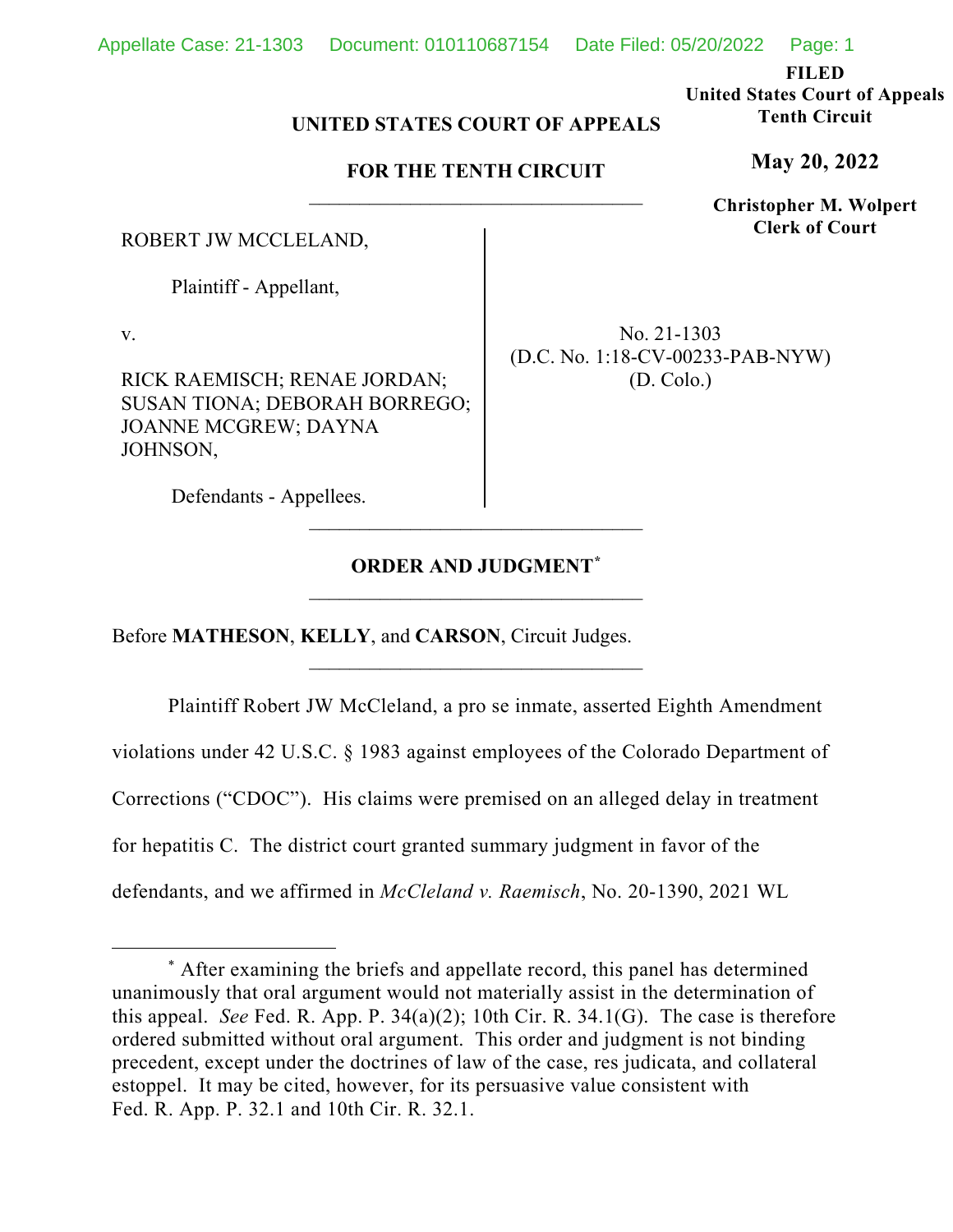4469947 (10th Cir. Sept. 30, 2021) ("*McCleland I*"), *cert. denied*, 142 S. Ct. 1155 (2022). While that appeal was pending, Mr. McCleland filed a motion for relief from judgment under Fed. R. Civ. P. 60(b), which the district court denied. He now appeals that denial. Exercising jurisdiction under 28 U.S.C. § 1291, we affirm.

#### **I. BACKGROUND**

Before his incarceration, Mr. McCleland contracted hepatitis C virus ("HCV"), which is primarily associated with liver damage. Mr. McCleland claims that while in prison he experienced non-liver manifestations of HCV and therefore requested an antiviral therapy. CDOC policy, however, mandated therapy only when an inmate's blood test indicated a particular level of liver scarring. Mr. McCleland's blood tests between June 2016 and December 2017 yielded results that did not require the therapy under that policy, so the defendants denied his request.

Mr. McCleland filed his lawsuit in February 2018, alleging the defendants were deliberately indifferent to his medical needs in violation of the Eighth Amendment. In July 2018, the CDOC revised its policy, lowering the threshold to qualify for the antiviral therapy. Based on a more recent blood test, Mr. McCleland qualified for the treatment, which he completed three months later. Lab tests in January 2019 showed he was clear of HCV.

The CDOC policy change occurred five months after Mr. McCleland filed his lawsuit, so the focus of his claims shifted to whether the alleged delay in administering the therapy caused actionable injury. During discovery, he filed three motions for appointment of counsel, each stressing the need for expert medical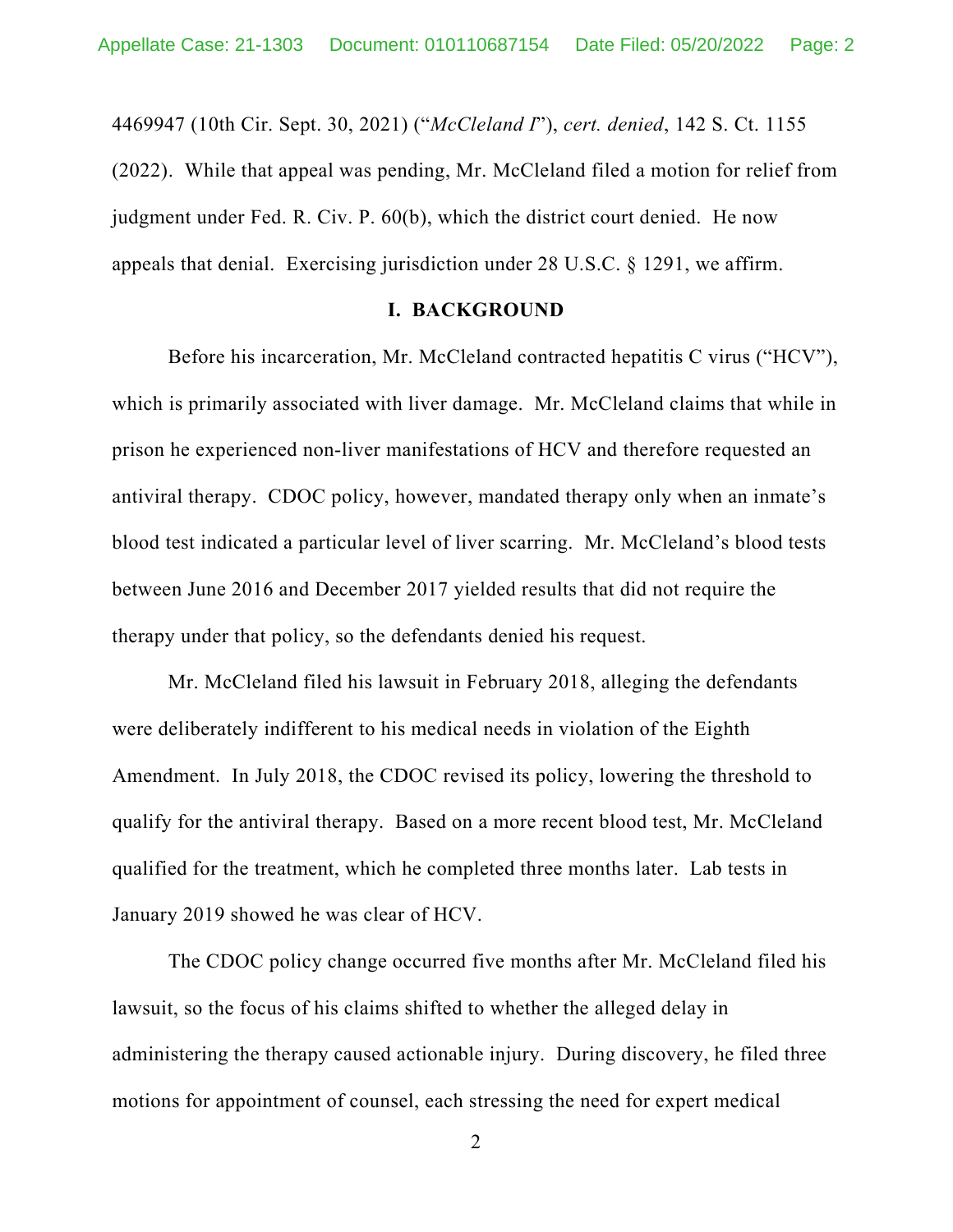testimony. The district court denied those motions. Mr. McCleland later moved for appointment of an independent expert witness under Fed. R. Evid. 706. The court denied that motion, concluding Mr. McCleland sought an expert not to assist the court but to support his view of the evidence. He then filed a fourth motion for appointment of counsel, which again was denied.

The defendants filed a summary judgment motion relying on expert declarations. The former CDOC chief medical officer averred that while there was at best an association between HCV and non-liver disease, no studies had established causation. Another expert averred that lab tests conducted on Mr. McCleland were inconclusive or unremarkable for the conditions he claimed were caused by the delay in his HCV treatment. The expert acknowledged, however, that in October 2019, Mr. McCleland had been diagnosed with chronic kidney disease of unknown cause. Mr. McCleland responded with citations to medical literature indicating a causal link between HCV and kidney disease. He also submitted two expert declarations that had been filed in other lawsuits.

The magistrate judge recommended granting the defendants' motion. *See* Fed. R. Civ. P. 72(b)(1). She declined to consider Mr. McCleland's medical literature because he offered no expert to interpret it and he lacked the expertise to do so himself. She thus deemed the defendants' evidence undisputed as to whether the delay caused any injury. Mr. McCleland objected to the recommendation under Fed. R. Civ. P. 72(b)(2) on the ground that his lack of expert evidence should not be held against him given his motions for the appointment of counsel and an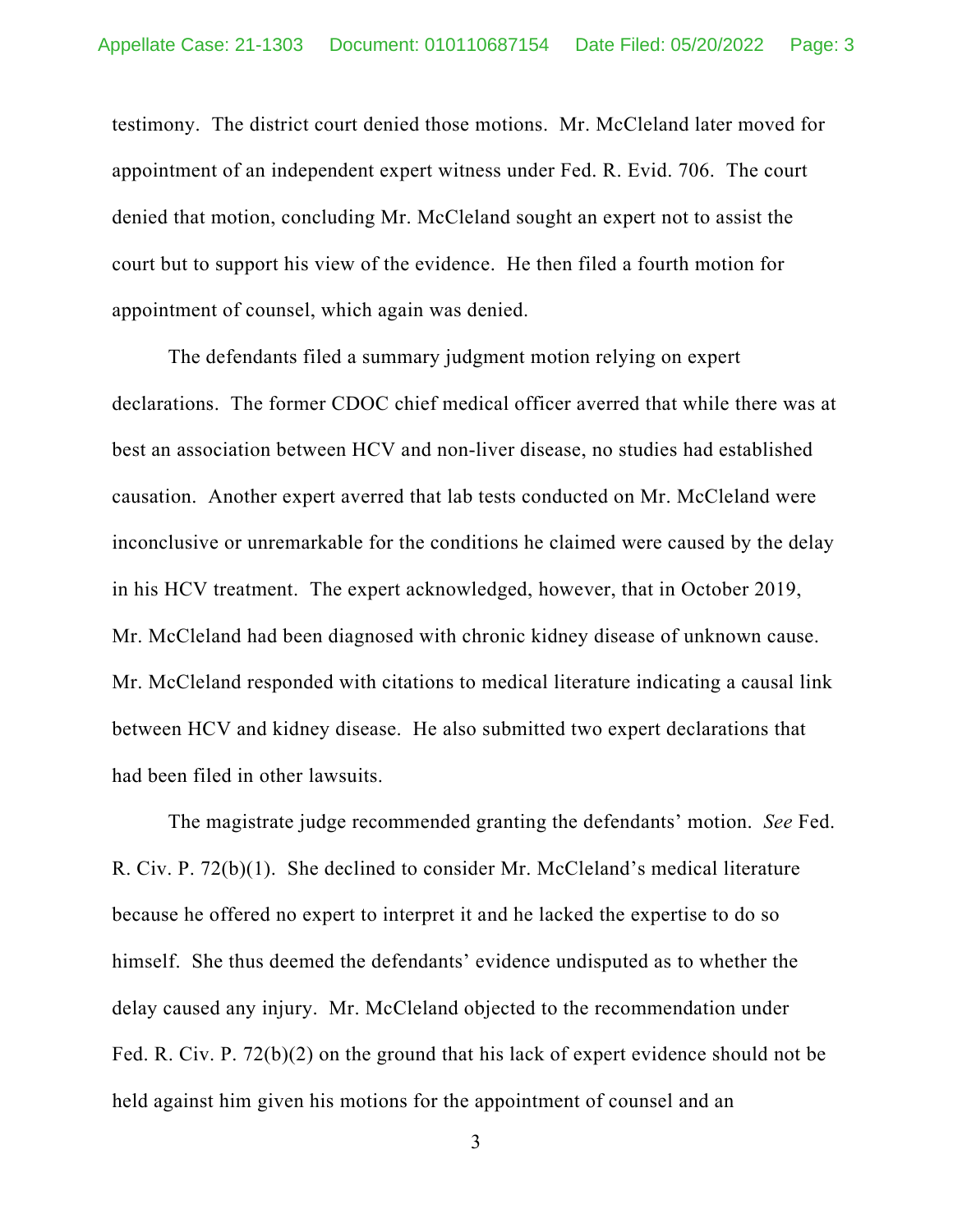independent expert. The district court accepted the recommendation over Mr. McCleland's objection, *see* Fed. R. Civ. P. 72(b)(3), and Mr. McCleland appealed.

Mr. McCleland argued on appeal that the district court erred in granting summary judgment and that it should have appointed counsel and an expert. We rejected these arguments, holding: "The district court did not abuse its discretion when it refused to appoint counsel or an expert. In turn, it properly granted summary judgment to defendants because [Mr.] McCleland lacked evidence necessary to prove the causation element of his case." *McCleland I*, 2021 WL 4469947, at \*6.

During the pendency of Mr. McCleland's appeal, he filed a motion in the district court for relief from judgment under Fed. R. Civ. P. 60(b). First, he argued that a kidney biopsy revealed new evidence concerning the connection between his kidney disease and HCV, and he therefore sought relief under Rule 60(b)(2). Second, he sought relief under Rule 60(b)(3) based on his assertions that (1) the defendants misrepresented the 2016 medical community's understanding when they asserted no causative link had been established between HCV and non-liver disease, and (2) Mr. McCleland's lab tests could not have been used to determine causation. With respect to both requests for relief, Mr. McCleland asked the district court to take judicial notice of additional factual conclusions he gleaned from medical texts. Finally, he renewed his request for the appointment of an expert.

The defendants did not respond to Mr. McCleland's motion, but the district court nevertheless held Mr. McCleland had not carried his burden under Rule 60(b).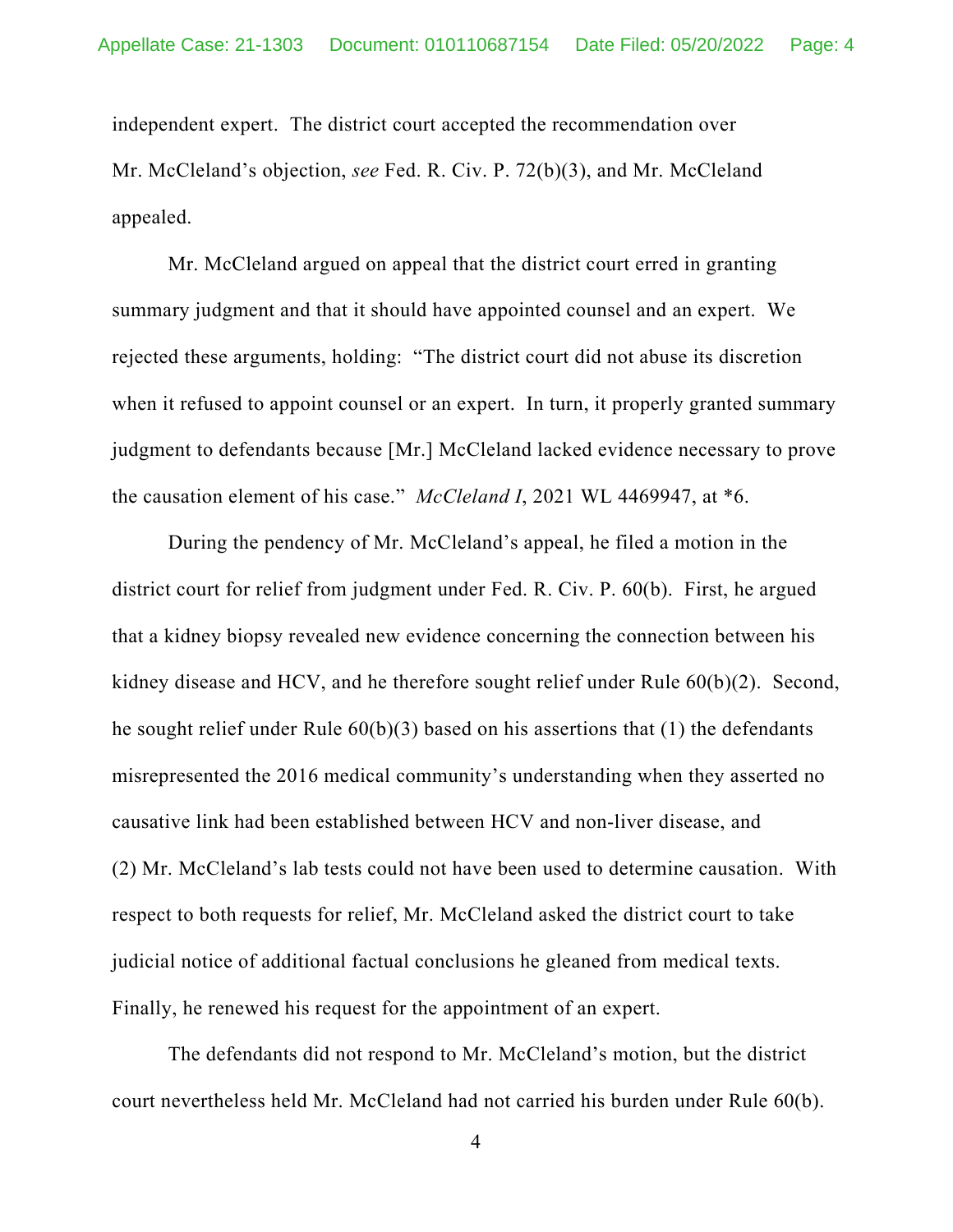The district court rejected Mr. McCleland's Rule  $60(b)(2)$  and  $60(b)(3)$  requests because they depended on the court taking judicial notice of various medical texts, which the court refused to do. The court also rejected his request for the appointment of an expert on the ground that it was simply a renewed argument the district court had already rejected. This appeal followed.

#### **II. DISCUSSION**

"We review the district court's denial of a Rule 60(b) motion for abuse of discretion." *Servants of the Paraclete v. Does*, 204 F.3d 1005, 1009 (10th Cir. 2000). Although a district court has discretion to grant relief as justice requires, "such relief is extraordinary and may only be granted in exceptional circumstances." *Id.* (internal quotation marks omitted). We hold that the circumstances of Mr. McCleland's case do not warrant the extraordinary relief contemplated by Rule 60(b).

### **A. Rule 60(b)(2) Request for Relief**

Mr. McCleland argues the district court abused its discretion when it denied his motion based on newly discovered evidence under Rule 60(b)(2). To prevail on such a motion, the movant must show that (1) the evidence is newly discovered, (2) the movant was diligent in discovering the evidence, (3) the evidence is not merely cumulative or impeaching, (4) the evidence would have been material, and (5) the evidence probably would have produced a different a result. *Wolfgang v. Mid-Am. Motorsports, Inc.*, 111 F.3d 1515, 1529 (10th Cir. 1997).

Mr. McCleland's requested relief required the district court to take judicial notice of purported facts that he says flow from the results of his kidney biopsy.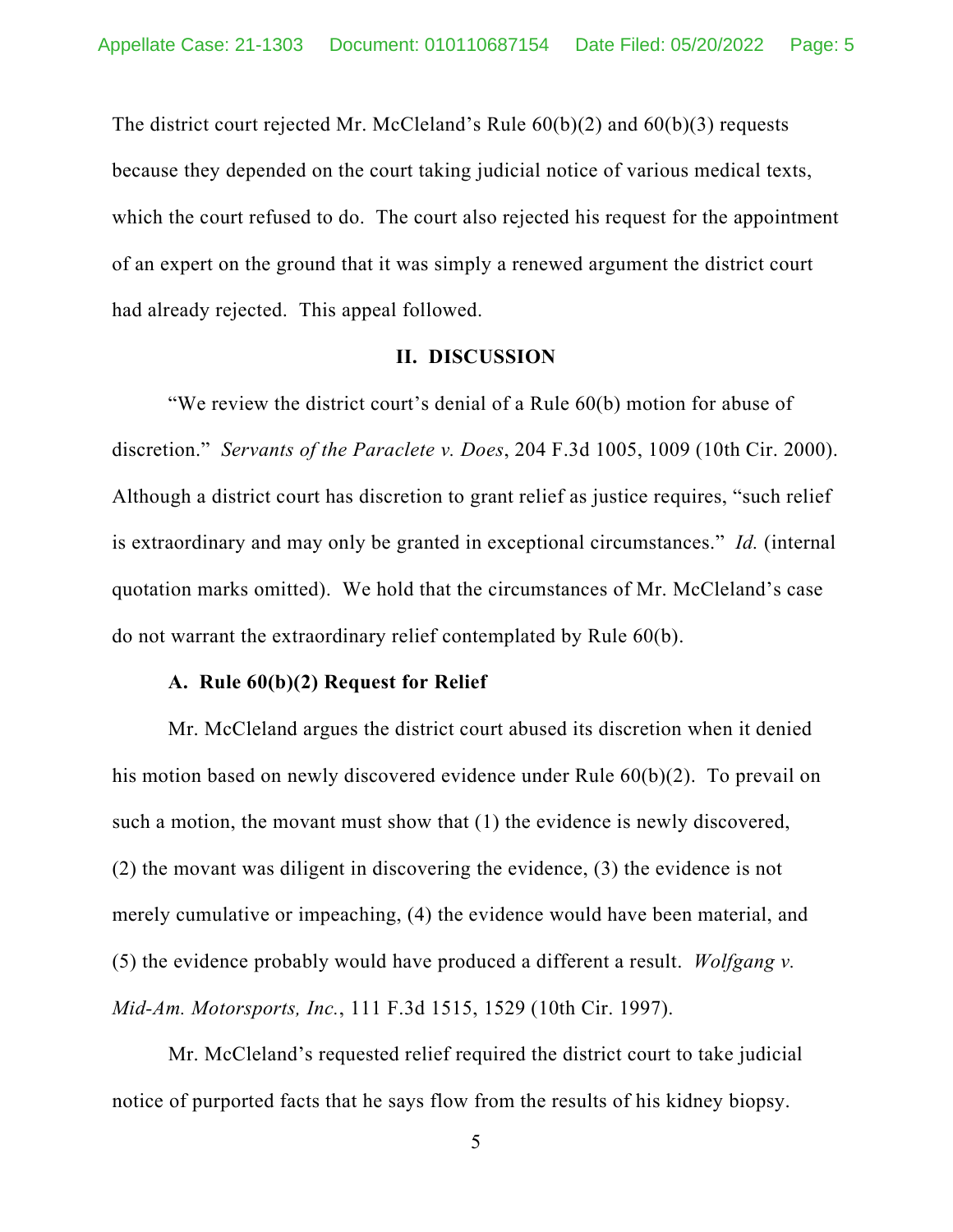Rule 201 of the Federal Rules of Evidence permits a court to take judicial notice of a particular fact only if it is "not subject to reasonable dispute." Fed. R. Evid. 201(b). Mr. McCleland says in his opening brief that he asked the district court to take judicial notice that: (1) his newly discovered biopsy results prove he has suffered kidney disease; (2) medical literature shows that HCV causes specific types of kidney damage; (3) it was common knowledge in the 2016 medical community that HCV causes kidney damage; and (4) the 2016 medical community knew that HCVassociated kidney damage was an objectively serious reason to treat HCV. The district court declined to take judicial notice of these purported facts and therefore denied relief. This was not an abuse of discretion, for two reasons.

First, the facts Mr. McCleland wishes the court to take judicial notice of are very much in dispute. The defendants' expert declarations, submitted in support of their summary judgment motion, averred that no studies have proven HCV causes non-liver disease and that Mr. McCleland's lab tests were mostly inconclusive for diseases he claimed were caused by delay in HCV treatment. *See McCleland*, 2021 WL 4469947, at \*2. Mr. McCleland's purported facts therefore do not qualify as the type of facts of which a court may take judicial notice under Rule 201(b). *See United States v. Boyd*, 289 F.3d 1254, 1258 (10th Cir. 2002) ("[T]ak[ing] judicial notice of a fact whose application is in dispute . . . raises doubt as to whether the parties received a fair hearing." (internal quotation marks omitted)).

Second, in granting summary judgment, the district court held that Mr. McCleland's own interpretations of the medical evidence are insufficient because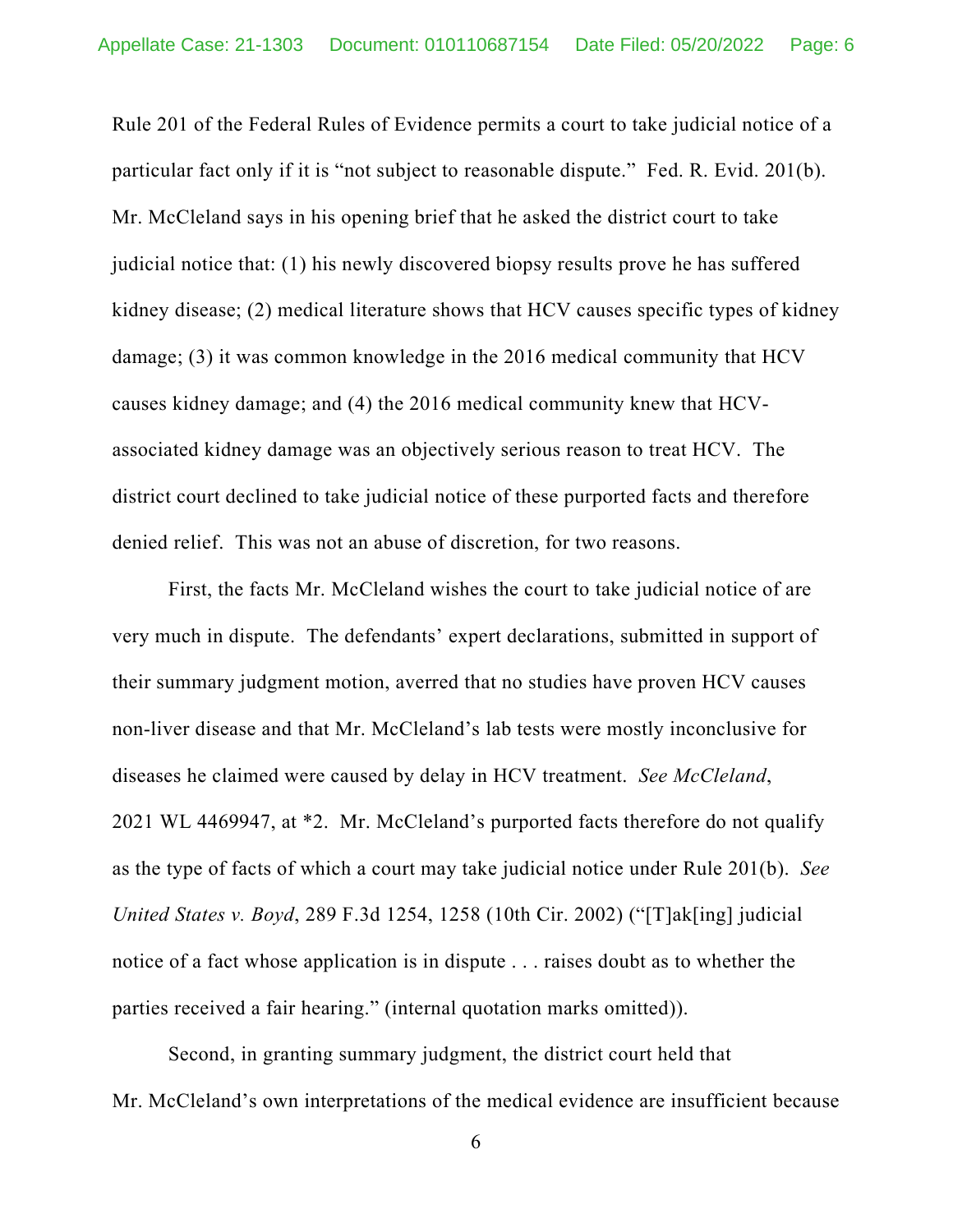he lacks the necessary medical expertise. We affirmed and noted: "If [Mr.] McCleland needs expert testimony to prove his claims—and he has never argued otherwise—then his failure to present expert causation testimony at summary judgment mandated judgment in defendants' favor." *McCleland I*, 2021 WL 4469947, at \*3. Mr. McCleland still does not have an expert to interpret his newly discovered evidence. Accordingly, Mr. McCleland's biopsy results, together with the medical facts and literature he wishes the court to take judicial notice of, would not have produced a different result. *See Wolfgang*, 111 F.3d at 1529.

In short, we hold that the district court did not abuse its discretion in denying relief based on newly discovered evidence under Rule 60(b)(2).

#### **B. Rule 60(b)(3) Request for Relief**

Mr. McCleland argues the district court erred in denying relief based on Rule  $60(b)(3)$ , which allows a court to relieve a party from a final judgment based on "fraud . . . misrepresentation, or misconduct by an opposing party." The party relying on Rule 60(b)(3) "must, by adequate proof, clearly substantiate the claim of fraud, misconduct or misrepresentation." *Zurich N. Am. v. Matrix Serv., Inc.*, 426 F.3d 1281, 1290 (10th Cir. 2005). The movant must show that the adverse party "acted with an intent to deceive or defraud the court, by means of a deliberately planned and carefully executed scheme." *Yapp v. Excel Corp.*, 186 F.3d 1222, 1231 (10th Cir. 1999) (internal quotation marks omitted).

The district court did not abuse its discretion in denying Mr. McCleland's motion under Rule 60(b)(3). Mr. McCleland has not established the defendants acted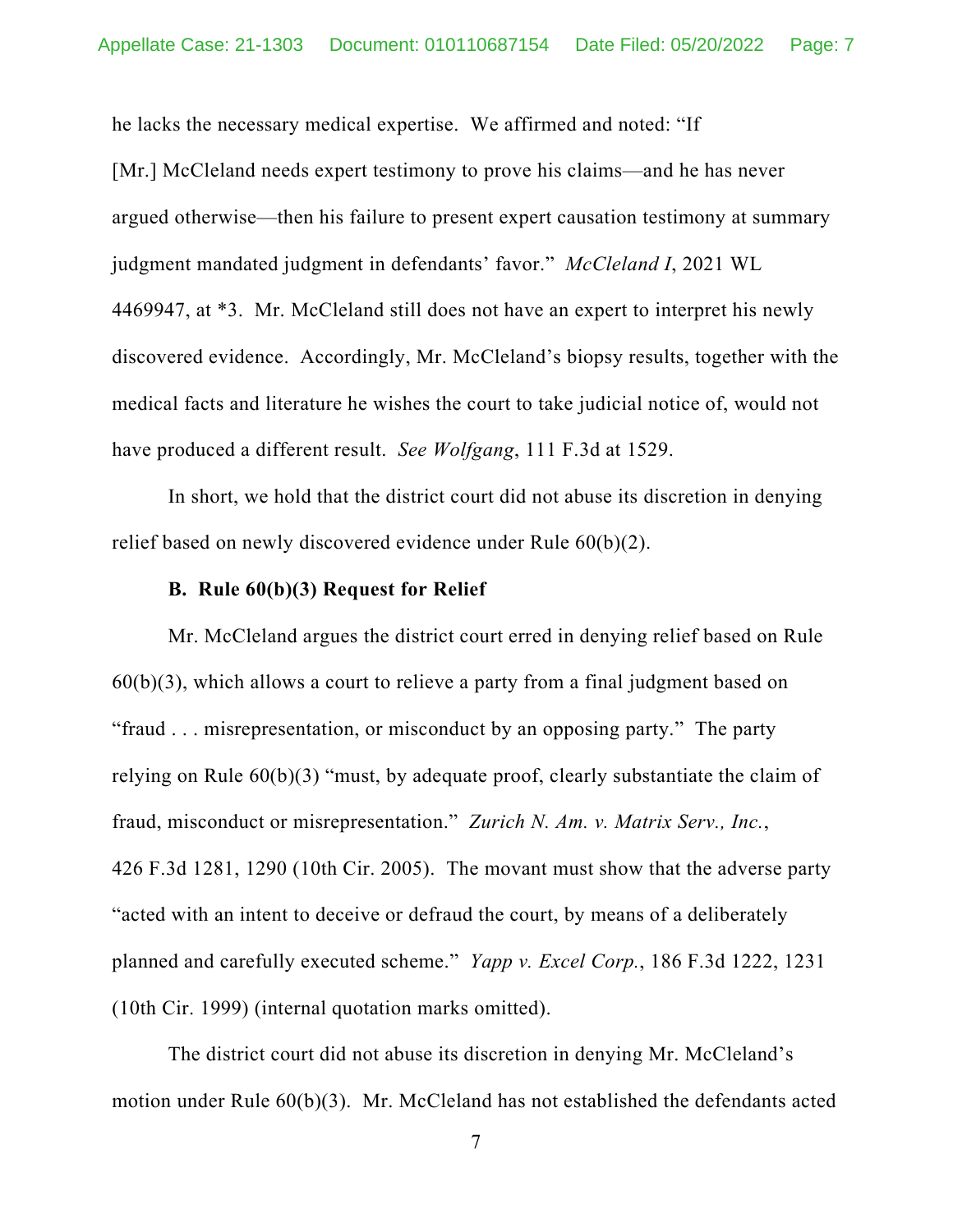with an intent to deceive or defraud by means of a deliberate plan and carefully executed scheme. *Id.* at 1231*.* In addition, it appears that at the time the defendants filed their summary judgment motion, the district court was fully aware of the medical literature on which Mr. McCleland now relies in part for his Rule 60(b)(3) request. *See* R. Vol. II at 49 (acknowledging that "some [medical] literature may link chronic [HCV] to . . . non-liver . . . manifestations").

### **C. Appointment of an Expert**

Finally, Mr. McCleland argues the district court erred in failing to appoint an expert under Fed. R. Evid. 706, "to help the court understand the medical facts that Plaintiff presented in his [Rule] 60(b) motion." Opening Br. at 13. We discern no error. As we observed in *McCleland I*, we review Rule 706 rulings for an abuse of discretion. 2021 WL 4469947, at \*4 (citing *Rachel v. Troutt*, 820 F.3d 390, 397 (10th Cir. 2016)). Mr. McCleland argues the district court abused its discretion because it held he needed a medical expert to present his facts, yet refused to appoint an expert because his argument was not sufficiently complex. Mr. McCleland has already presented this argument, and we rejected it. As we held:

[W]e see no incongruity. Rule 706 was not designed to fill in the gaps for a party who cannot find or afford an expert. We assume the district court could use that rule to solicit an independent second opinion in a case like this . . . , but we hold it was not an abuse of discretion to decline to do so.

*Id.* at \*5 (citing *Rachel*, 820 F.3d at 398). Nothing in Mr. McCleland's Rule 60(b) motion changes this analysis.